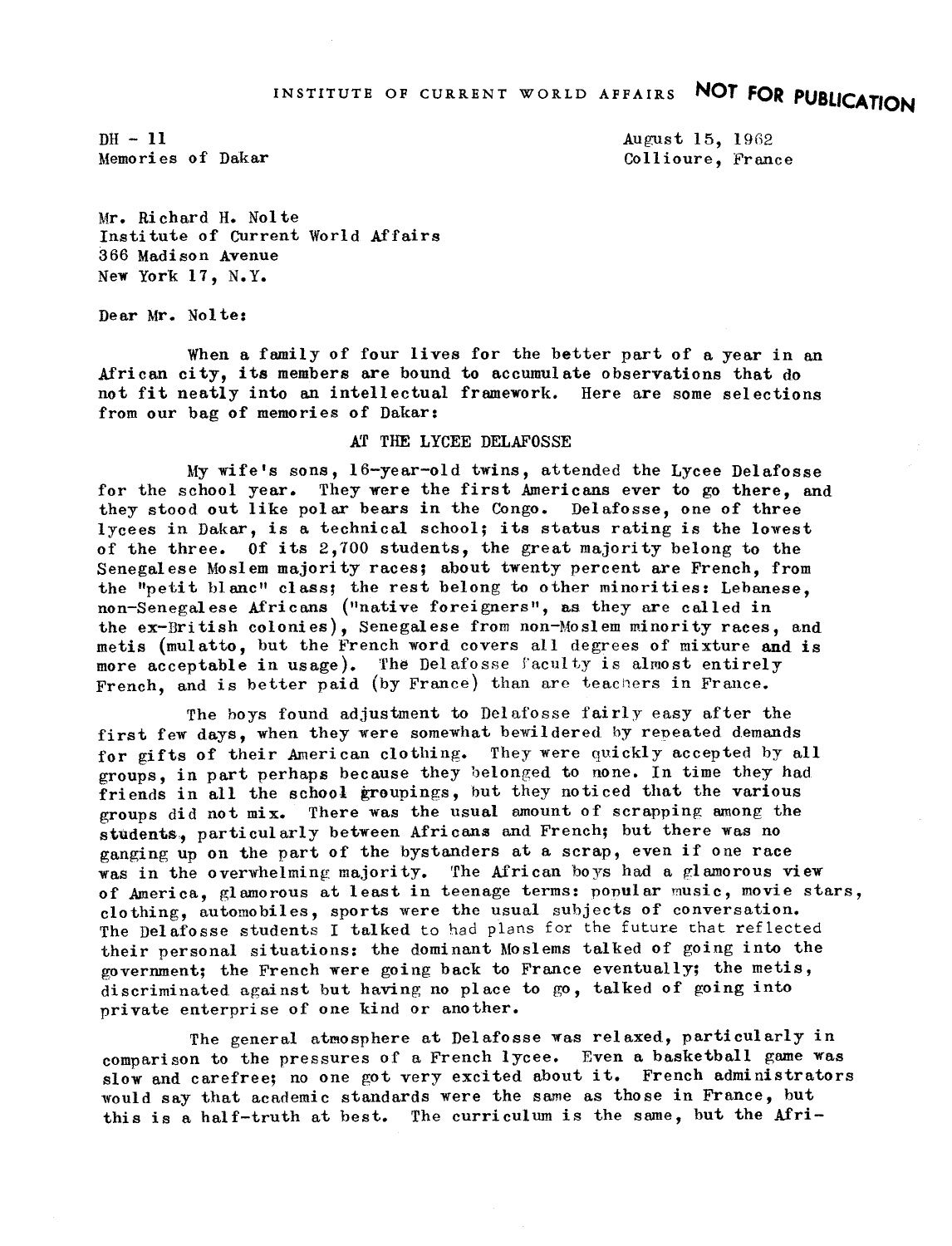can students are on the average two years older than their French counterparts. Examinations are standard, but in practice the school tends to shade the grades to prevent the majority of a class from<br>failing. According to the Director of the technical section of According to the Director of the technical section of the lycee, the Africans tend to do better than the French in subjects requiring memorization, less well in the mechanical trades (which have low status). The drop-out rate in the upper grades is very. high. The quality of the teaching our boys received was varied. Mathematics was excellent: it included the "new mathematics", which apparently is not so new in France. English, on the other hand, was taught by rote and produced few results. There were, of course, exceptions, such as the author of the following note received by one of the boys: "You are a long necked monkey with large ears, red eyes, an a round big head covered by short yellow hairs. If you don't lend me a book to read English or American Aventure I fight you by battle. One day I had seen one adventury book about 'Etats Unis' the revolte of metis girl against U-S.A Man. The Fight is shown on the coverture of the book. Is it important before all  $-$  ?"

## LIFE IN SICAP

The SICAP housing development on the outskirts of Dakar is the home of the middle class. Most of the people of Dakar live in the shanties of the Medina. The upper class  $-$  high-level government officials, French businessmen and, of course, most diplomats  $-$  live in villas along the ocean. In SICAP one finds men from the middle ranks of the government, metis who are usually office employes, "petits blancs". You can buy a SICAP house for \$400 down and \$40 a month for ten years. This is a good investment, since the same house can be rented to transients for up to  $$200$  a month; many SICAP houses are owned by government officials who live in government-supplied housing uptown. The homes are row houses, each with a yard enclosed by a hedge.

SICAP is not well suited to African family life, which requires space for the married children to cluster around their parents' dwelling. A Senegalese living in SICAP used to complain that he had to spend all day Sunday traveling around Dakar to visit all the many members of his family. But living in SICAP does not prevent "family parasitism"- people from the bush coming in to live off their city relatives. Up the street from us there was a bus driver who earned, \$80 a month. His one-room house sheltered, in addition to his own wife and three children, fourteen relatives from the bush. If more relatives came, he said, he would have to take them in; he did not dare turn them away. To this man, a raise in pay means more rice for his relatives, and probably more relatives. Even an unemployed shoemaker  $-$  he and his wife were both crippled  $-$  had relatives living off him. We took them for a ride in the car once. The wife had never seen the ocean drive around Dakar, nor the University, less than half a mile from her home.

Our next door neighbors were a young metis couple from Mar-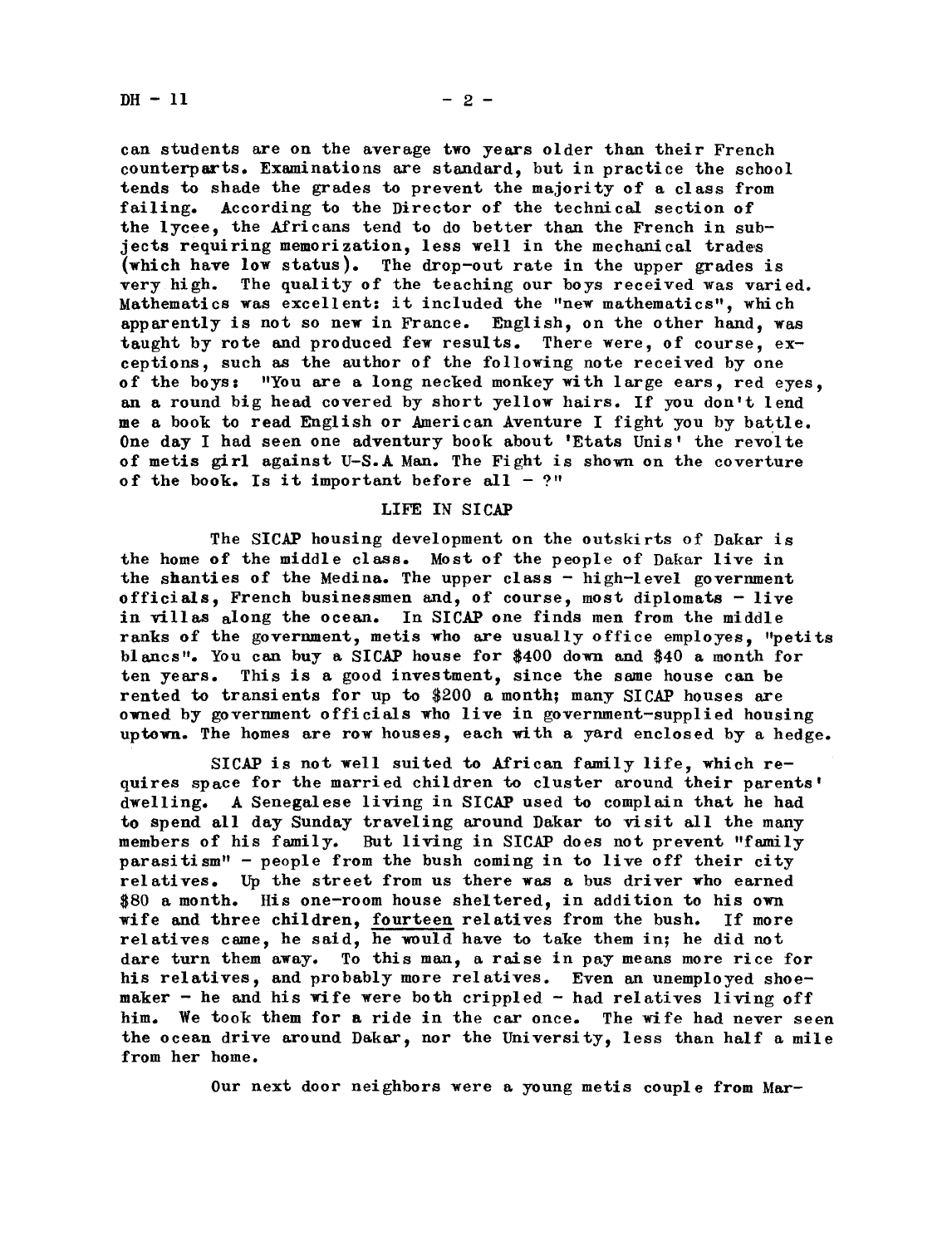$DH - 11$  - 3 -

tinique. They had an active social life, but none of their friends were African; they were West Indian, "petit blanc", or metis. The were African; they were West Indian, "petit blanc", or metis. couple quarreled frequently. The husband would announce to us that next time he was going to marry a white because all Martiniquans were impossible to live with. The wife would make a gesture of rubbing her brown skin and would say: "You have a complex". "It's not the color of your skin, it's your black soul," the husband would answer.

During most of our stay in SICAP, Soul ayemane Ba worked for us. Soulayemane was a 25-year-old Guinean, cheerful and good-natured. with a quick intuitive understanding that transcended cultural barriers. He worked steadily without direction, learned the strange ways of foreigners rapidly (he was a good cook of French-style dishes that he would never want to eat), his intelligence was far above the requirements of his job - yet his productivity was surprisingly low. Why? We were never certain, but it seemed to come from his attitude toward work. Soulayemane did not seem to seek out the small time-saving, or effort-saving, techniques that would have been adopted by a Westerner of far lesser intelligence.

Soulayemane's friend, Soulayemane Diallo, also from Guinea, had worked for us briefly before Soulayemane, then left for a full-time job which he later lost. He used to drop in occasionally and would tell us about his job-seeking efforts. At one time he was thinking about renting a stall to sell bananas in the main market. I asked about his experience in this trade. He said he could pick bananas because he had once worked on the docks in Conakry with a European selecting bananas for export. <sup>I</sup> asked what he could do to promote his sales of bananas. Diallo smiled and said: "I know every gris-gris (charm) for that." Did this superstition reduce his initiative? Diallo did not depend on a gris-gris to get his job with us: he was at the door, with his papers all in order and a convincing sales talk, the day after we moved in.

No day passed without half a dozen callers at the ate. Some were seeking work, some asked for old rags or bottles (and foraged alongside dogs in the garbage cans across the street); three little girls stopped to sass us on their way to and from school. The "vegetable lady" came three times a week. She was about sixty and carried on her head a basket that I could barely lift. Prices were negotiated on each vegetable, each time. If there were more than two or three items in our day's purchases, the vegetable lady, who could not read numbers, was unable to add them up; she depended on us to tell her the total. (The same was true of the women vendors in the market; how easy it would be to cheat them!)

A couple of afternoons a week Mamadou Ka would stop in. Mamadou. who was about 25, was an unemployed auto mechanic whom we had met on a nearby beach. He had had some schooling and could read and write French. Mamadou said he could not get a job because he had no political or family connections with anyone who employed mechanics; he seemed to accept this